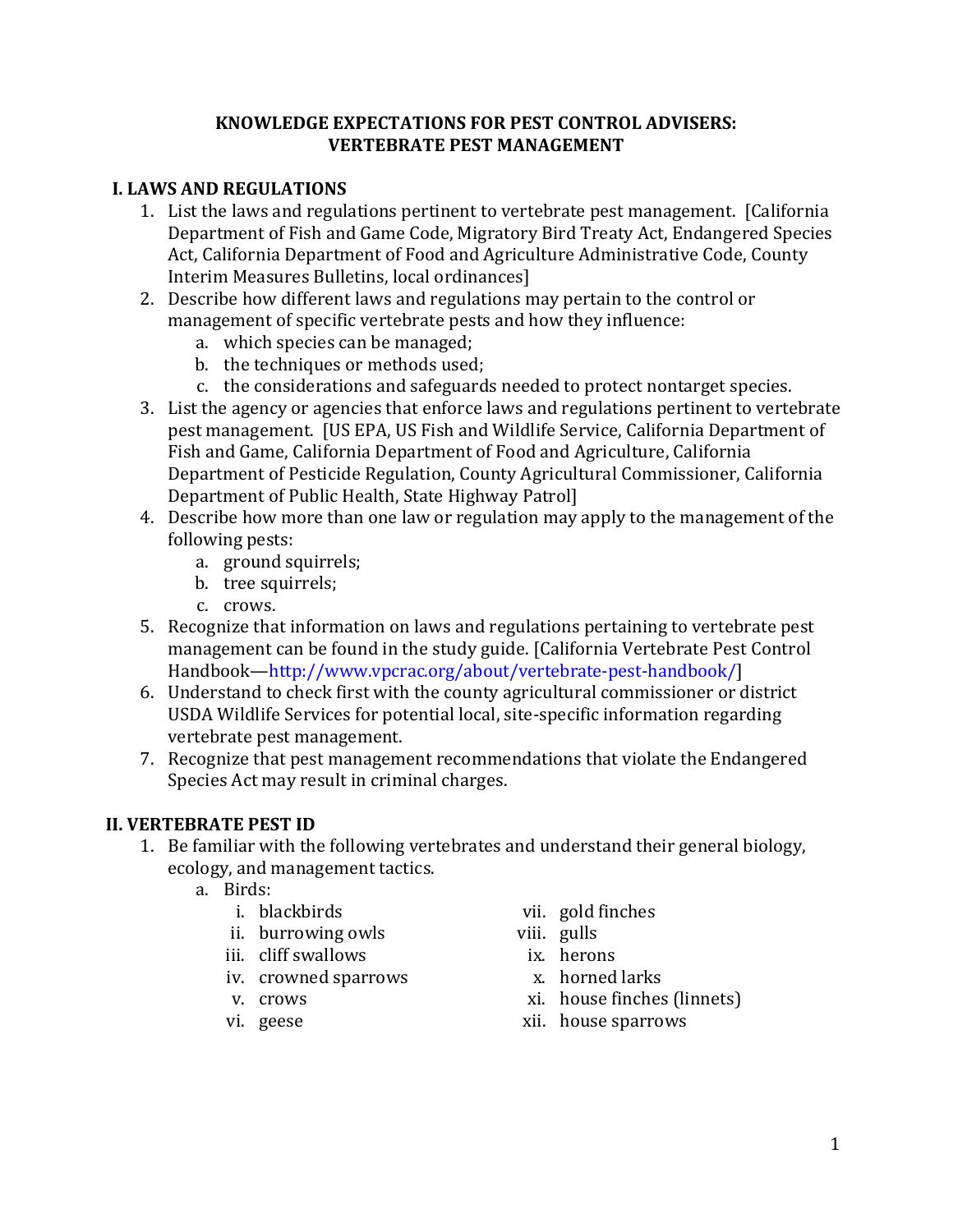2

- xiii. kingfishers
- xiv. magpies
- xv. pigeons
- xvi. scrub jays
- xvii. starlings
- b. Mammals:
	- i. bats
	- ii. bears
	- iii. beavers
	- iv. chipmunks
	- v. coyotes
	- vi. deer
	- vii. feral dogs
	- viii. marmots
		- ix. moles
- c. Squirrels:

xviii. terns

xix. wild turkey [California Department of Fish and Game Turkey Hunting Guide – <http://www.dfg.ca.gov/Hunting/>]

- x. mountain lions
- xi. opossums
- xii. pocket gophers
- xiii. porcupines
- xiv. rabbits, hare
- xv. raccoons
- xvi. skunks
- xvii. wild pigs
- ground squirrels) i. ground squirrels (Belding's, California, golden-mantled, and Oregon
- ii. tree squirrels (Douglas, eastern fox, eastern gray, and western gray squirrels)
- d. Rats and Mice:
	-
	-
	- iii. Norway rats<br>iv. roof rats
	-
- i. cotton rats when we have the vertex of the vertex of  $\mathbf{v}$ . wood rats
	- ii. muskrats vi. deer mice<br>iii. Norway rats vii. house mice vi. deer mice
		-
		- viii. meadow voles
- e. Threatened and Endangered species: [Endangered Species Project Applicator Training Materials Field Identification [Cards–www.cdpr.ca.gov;](https://Cards�www.cdpr.ca.gov) US EPA Endangered Species Protection Program Fact Sheets–
	- [http://www.epa.gov\]](http://www.epa.gov)
		- i. blunt-nosed leopard lizards
		- ii. Fresno kangaroo rats
		- iii. giant kangaroo rats
		- iv. Morro Bay kangaroo rats
- v. salt marsh harvest mice
- vi. San Joaquin kit fox
- vii. Stephen's kangaroo
- viii. Tipton kangaroo rats
	- ix. California tiger salamander

- 2. Define vertebrate pest.
- 3. Describe characteristics that make an animal a pest. [high reproductive rate, high density-congregating behavior, propensity for feeding on crop, overabundance, value of crop being damaged, nuisance behaviors, vectors or reservoirs for disease]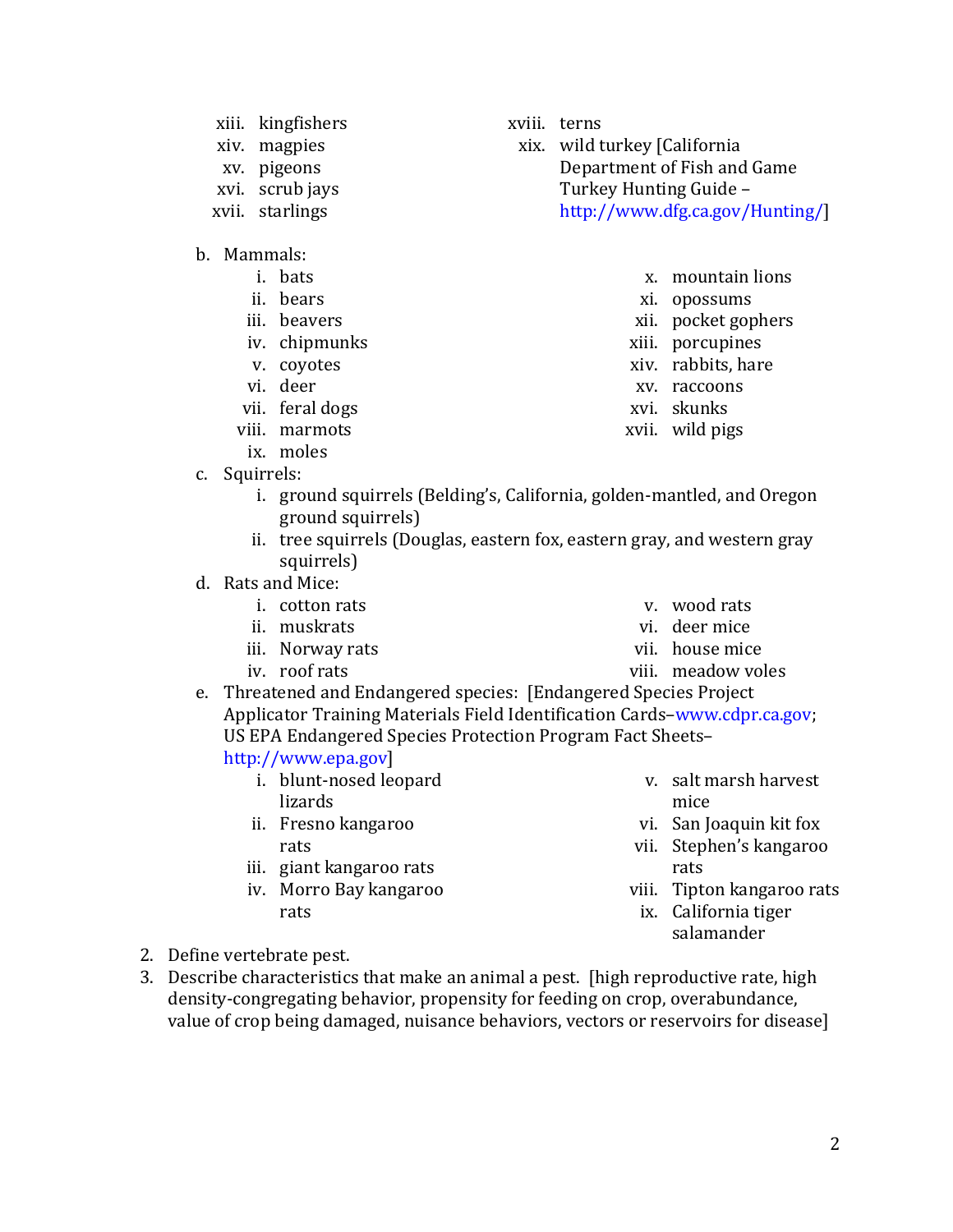## **A. Identification**

- 1. Identify the major mammal pests in California agricultural crops. [eastern fox squirrels, deer, ground squirrels, jackrabbits, meadow voles, Norway rats, pocket gophers, rats, wild pigs]
- 2. Identify the major bird pests in California agricultural crops. [blackbirds, crows, crowned sparrows, gold finches, house sparrows, horned larks, house finches, jays, magpies, starlings]
- 3. Describe ways in which the identity of a vertebrate pest might be confirmed. [direct observations, use of remote-triggered cameras; location and patterns of damage; look for further signs such as tracks, droppings or hair; time of day that damage occurs; trapping]
- 4. List resources to assist in vertebrate pest identification. [Vertebrate Pest Control Handbook, UC IPM Web site, Peterson bird ID book, Wildlife Pest Control Around Gardens and Homes (UC Publication 21385), Animal Tracks by O. J. Murie, Mammals of the Pacific States]

## **B. Pests and Crop or Environment Associations**

- 1. List the vertebrate pests most commonly associated with the following agricultural crops:
	- a. alfalfa [California and Belding's ground squirrels, jackrabbits, meadow voles, pocket gophers]
	- b. citrus [ground squirrels, meadow voles, roof rats]
	- c. deciduous fruit trees [ground squirrels, house finches, meadow voles, pocket gophers, starlings]
	- d. forage crops [ground squirrels, meadow voles, pigs, pocket gophers]
	- e. grapes [meadow voles, pocket gophers, starlings]
	- f. lettuce [horned larks]
	- g. nut trees [crows, ground squirrels, jays, magpies, pocket gophers, tree squirrels]
	- h. rice [blackbirds, muskrats, Norway rats]
	- i. strawberries [gold finches, ground squirrels, meadow voles]
	- j. sugarbeets [ground squirrels, meadow voles]
	- k. tomatoes [meadow voles]
- 2. Know the vertebrate pests that
	- a. commonly cause problems in forestry. [deer, mountain beaver, pocket gophers, porcupines, rabbits, tree squirrels]
	- facilities. [blackbirds, house mice, house sparrows, Norway rats, roof rats, b. cause problems at cattle feedlots, dairies, and poultry and pork producing pigeons, starlings]
	- c. are considered of significance to public health. [bats, deer mice, ground squirrels, raccoons, rats [Norway and roof], skunks]
	- d. are major pests of stored commodities and food processing facilities. [house mice, house sparrows, pigeons, rats [Norway and roof]]
- 3. Know the predators responsible for major livestock losses in California. [coyotes, dogs, mountain lions]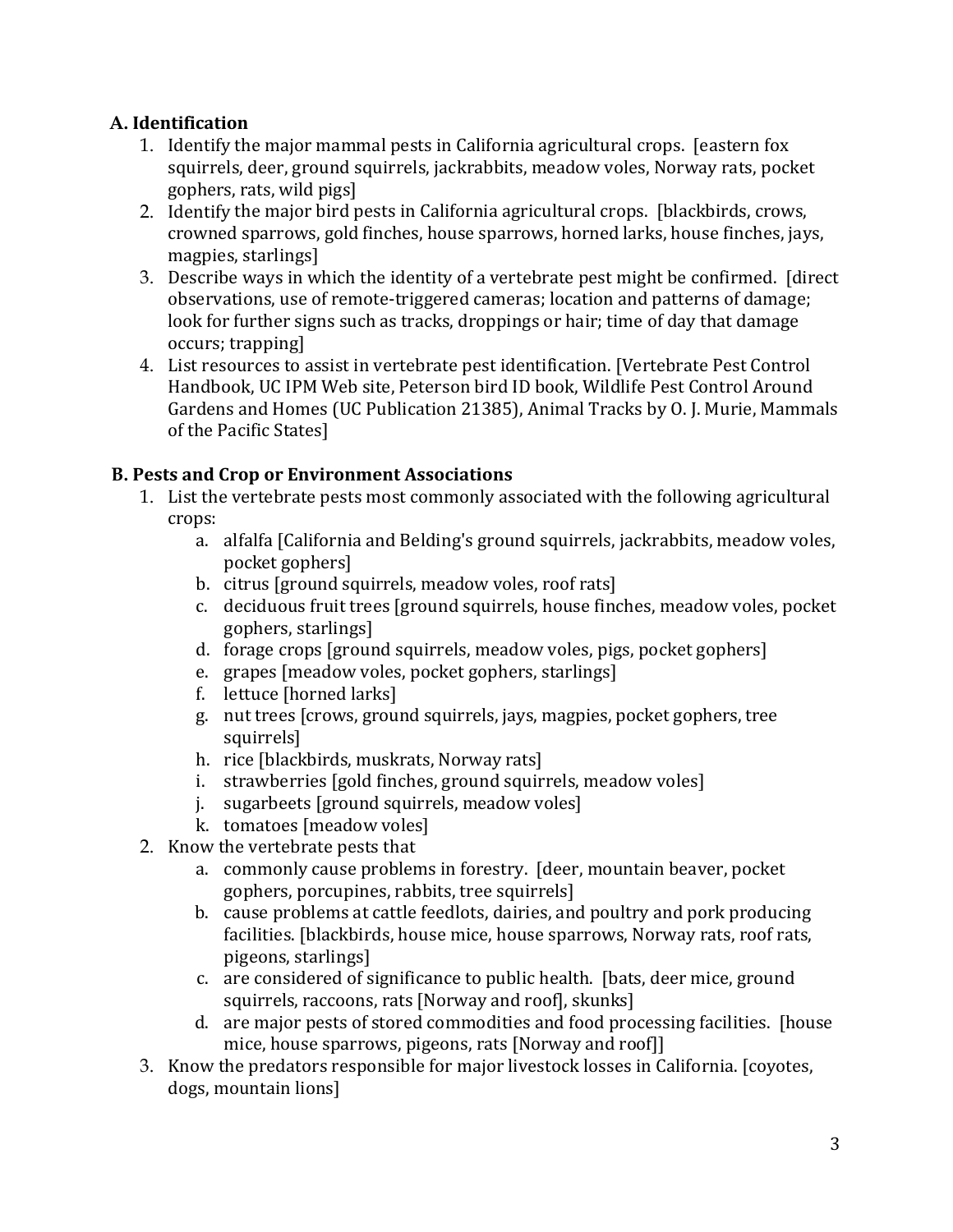- 4. In suburban and urban environments, know the
	- a. mammals that are often considered nuisance pests. [bats, meadow voles, moles, opossums, pocket gophers, raccoons, skunks, tree squirrels]
	- b. birds that are often considered nuisance pests. [crows, geese, pigeons, starlings, swallows]

### **C. Distribution**

- 1. Recognize that the following vertebrate pests are of limited distribution or occupy specific habitats:
	- a. Belding's ground squirrels;
	- b. cotton rats;
	- c. marmots;
	- d. mountain beavers.

#### **D. Nature of Pest Damage**

- 1. Recognize signs and symptoms used to identify damage caused by the following vertebrate pests:
	- a. cotton rat;<br>b. crows:
	-
	-
	- c. deer;<br>d. deer mice:
	- e. ground squirrels; e. p. raccoons<br>f. horned larks; e. e. p. roof rat;
	- f. horned larks; q. roof rat; q. roof rat; q. roof rat; q. roof rat; q. roof rat; q. roof rat; q. roof rat; q. roof rat; q. roof rat; q. roof rat; q. roof rat; q. roof rat; q. roof rat; q. roof rat; q. roof rat; q. roof ra
	- g. house finches;<br>h. house mouse;
	-
	- i. jackrabbits; t. wild pigs; t. wild pigs; t. wild pigs; t. wild pigs; t. wild pigs; t. marmot:
	- j. marmot:
		-
- k. meadow voles;
- 2. List the vertebrate pests associated with the following damage symptoms:
	- a. girdling of trees—above ground
	- b. girdling of trees—below ground
	- c. vegetable seedling damage
	- d. disbudding of deciduous fruit trees
	- e. damage to ripening fruit
	- f. damage to drip irrigation systems
- 3. Differentiate between the types of damage caused by the following vertebrate pests:
	- a. mole, pocket gopher, and meadow vole in turf;
	- b. pocket gophers and ground squirrels in field crops;
	- c. carnivore and rodent damage to drip irrigation.
- 4. Recognize the bird pest and the damage or problem caused in:
	- a. aquaculture facilities gulls, herons, kingfishers, terns
	- b. buildings and other structures house sparrows, pigeons, swallows nesting in or on structures
- dams. [beaver, ground squirrel, muskrat, pocket gopher] 5. List the vertebrate pests that are associated with damage to levees and earthen
- l.
- m. muskrats:
- n. Norway rat;
- o. pocket gophers;<br>p. raccoons;
- 
- 
- 
- s. tree squirrels;<br>t. wild pigs;
- 
-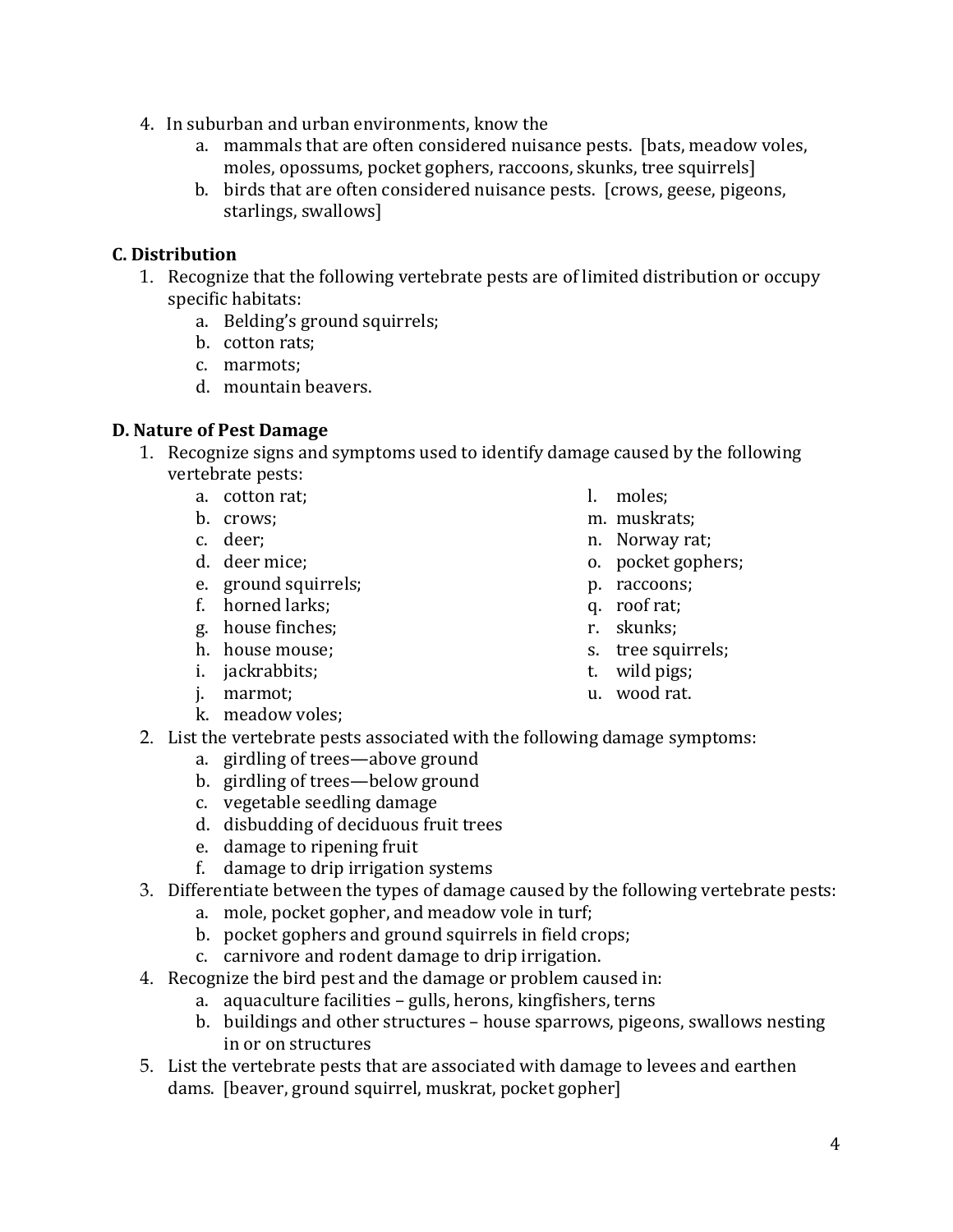### **E. Native or Introduced Pests**

- 1. Recognize that the following vertebrate pests are not native to California:<br>a. domestic pigeons; f. rats (Norway and
	-
	- b. eastern fox squirrels b. eastern fox squirrels g. starlings g. starlings g. starlings g. starlings g. starlings g. starlings g. starlings g. starlings g. starlings g. starlings g. starlings g. starlings g. starlings g.
	-
	- c. house mice; h. turkeys; h. turkeys; h. turkeys; h. turkeys; h. turkeys; h. turkeys; h. turkeys; h. turkeys; h. turkeys; h. turkeys; h. turkeys; h. turkeys; h. turkeys; h. turkeys; h. turkeys; h. turkeys; h. turkeys; h. d. house sparrows;
	- e. opossums;

#### **III. VERTEBRATE PEST BIOLOGY AND ECOLOGY**

#### **A. Population Dynamics**

- 1. Describe how vertebrate pest populations may be influenced by:
	- a. litter size;
	- b. number of litters per year;
	- c. cyclic population trends;
	- d. habitat requirements;
	- e. average lifespan and relative survival rates.
- 2. Describe how vertebrate pest populations may be limited by the following external factors:
	- a. food source and abundance (habitat fragmentation);
	- b. shelter;
	- c. water;
	- d. predators/diseases.

#### **B. Behavioral Characteristics**

- 1. Describe how the following may influence management:
	- a. hibernation/estivation;
	- b. dietary changes;
	- c. bait shyness;
	- d. neophobia;
	- e. cover or shelter;
	- f. soil moisture and composition;
	- g. activity patterns (diurnal/seasonal).

### **C. Habitats**

- 1. Describe the habitats of the following pests:<br>a. crows:
	- a. crows; <br>b. deer: <br>h. pocket
	-
	- c. ground squirrels; i. rabbits and hares;
	-
	- d. horned larks <br>
	e. house finches (linnets); <br>
	https://www.bit.com/states/sections/sections/sections/sections/sections/sections/sections/sections/sections/sections/sections/sections/sections/sections/sections/sections/sec e. house finches (linnets);
	- f. meadow voles;
- 
- h. pocket gophers;<br>i. rabbits and hares:
- 
- 
- 
- 2. Describe the visible differences between the burrows and mounds of the following vertebrate pests:
	- a. ground squirrels;
	- b. meadow voles;
- f. rats (Norway and roof);  $g.$  starlings;
- 
- 
-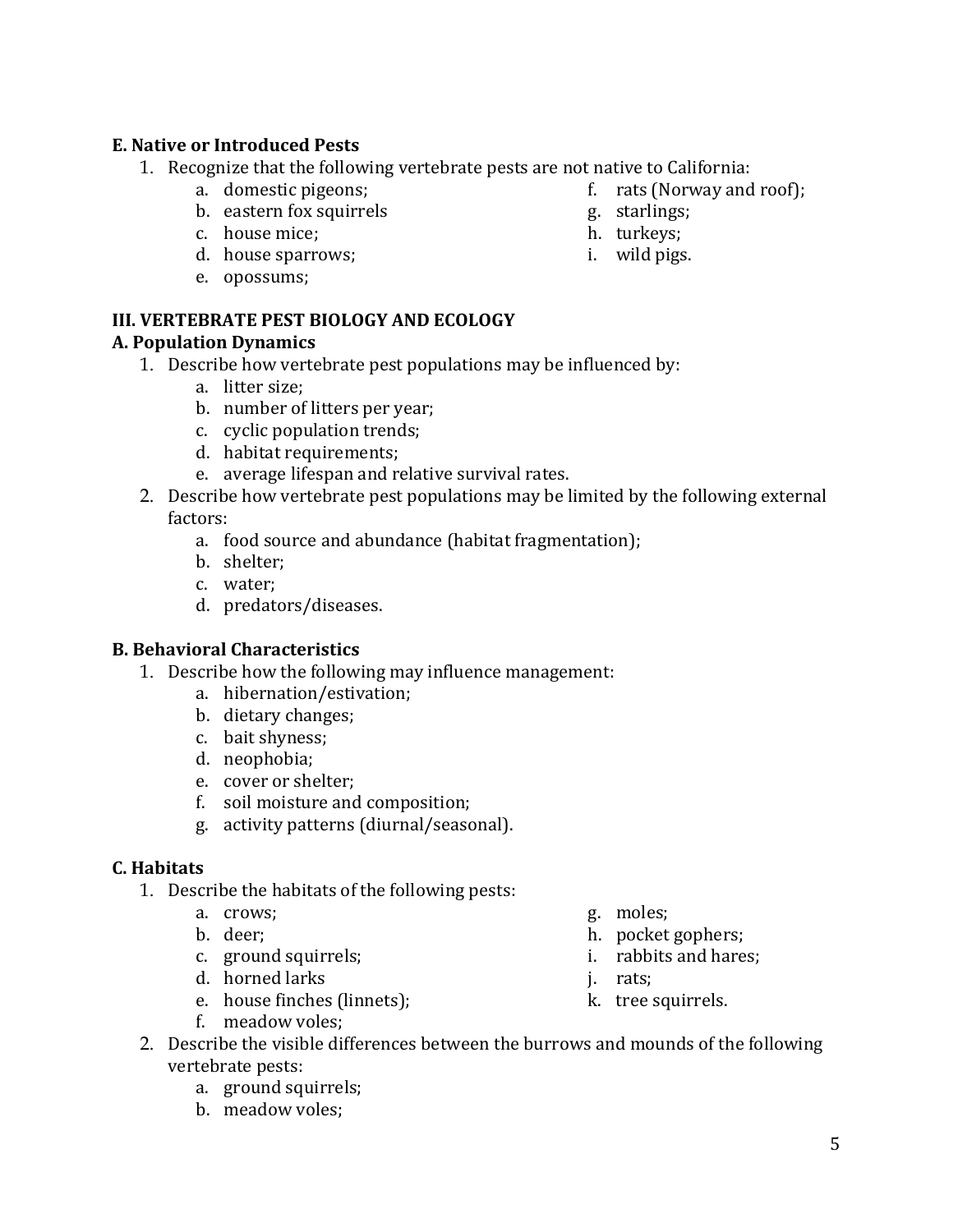- c. moles;
- d. pocket gophers;
- e. kangaroo rats.
- 3. Describe how to distinguish between an active and inactive burrow.
- 4. Describe how to determine if a ground squirrel burrow is being used by a target pest species or by one of the following nontarget species:
	- a. burrowing owl [white wash];
	- b. kit fox [key hole shape]

### **D. Disease Carriers**

- 1. Identify the pest(s) most often associated with the following diseases:
	- a. plague [ground squirrels and chipmunks];
	- b. histoplasmosis [pigeons];
	- c. leptospirosis [rats];
	- d. hantavirus [deer mouse];
	- e. lyme disease [western gray tree squirrel];
	- f. rabies [skunks and bats];
	- g. salmonellosis [rats and mice].
- 2. Identify the most common methods of human exposure for each of the following diseases:
	- a. plague;
	- b. histoplasmosis;
	- c. tularemia;
	- d. salmonellosis;
	- e. hantavirus;
	- f. lyme disease;
	- g. rabies.
- 3. Describe the importance of ectoparasite control:
	- a. when carrying out ground squirrel and chipmunk management in areas of high plague potential;
	- b. in association with commensal rodent management or bat exclusion.

# **IV. VERTEBRATE PEST MANAGEMENT**

### **A. Assessing the Problem and Determining Strategies**

- 1. Describe the steps taken to assess a vertebrate pest problem. [ID species, location of damage, survey extent, severity and type of damage, trapping]
- 2. List the factors that must be considered in determining whether a management action should be taken. [pest population, management costs, efficacy of the management strategy, time of year, cost of damage and risk of future damage, seasonal stage of the crop, environmental concerns, human health concerns]
- 3. Describe how the following short- and long-term solutions may differ and when each may be the best choice:
	- a. shooting deer vs. deer proof fence;
	- b. acute poison vs. habitat management for meadow voles.
- 4. Describe several key management options available for the following vertebrate pests in nut crops: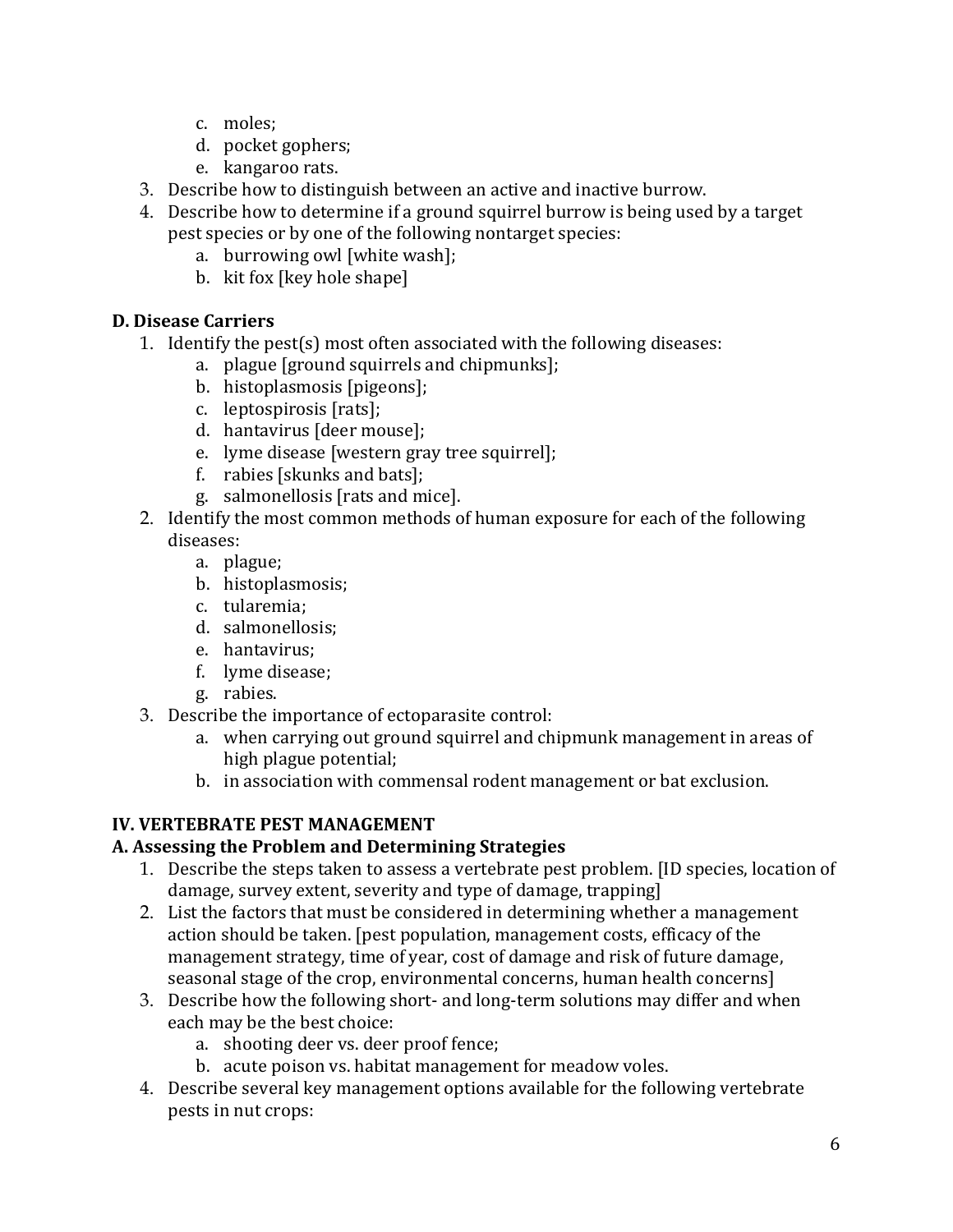- a. ground squirrels;
- b. crows;
- c. meadow voles;
- d. jays.
- 5. Describe how a combination of methods in an integrated pest management program would be used over time to manage:
	- a. ground squirrels;
	- b. meadow voles;
	- c. pocket gophers;
	- d. roof rats.

#### **B. Environmental Management and Habitat Manipulation, Including Crop Cultural Practices**

- 1. Describe how the following habitat modifications in urban situations can impact vertebrate pests:
	- a. food removal;
	- b. cleaning up rotten fruit;
	- c. removing bird feeders;
	- d. removing wood piles;
	- e. eliminating cover/ivy;
	- f. eliminating water sources;
	- g. eliminating bird nesting sites.
- 2. Describe the impact of the following cultural practices on vertebrate pests in crop situations:
	- a. irrigation methods;
	- b. crop type and variety;
	- c. field border sanitation;
	- d. brush and pruning pile removal;
	- e. cover crops;
	- f. tree and vine row herbicide and mowing treatments;
	- g. burrow destruction;
	- h. crop rotation;
	- i. cultivation.

### **C. Exclusion**

- 1. Describe how the following might be used to prevent damage or pest access:
	- a. non-electric fencing/exclusion fencing [deer, rabbits, wild pigs];
	- b. electric fencing [bears, coyotes, deer, raccoons];
	- c. tree guards [deer, deer mice, rabbits, rats, voles];
	- d. netting [birds];
	- e. wire mesh planting baskets [gophers].
- 2. Recognize the importance of removing animals [and their progeny] from buildings before installing exclusion materials. [bats, raccoons, skunks, tree squirrels]

### **D. Frightening Methods**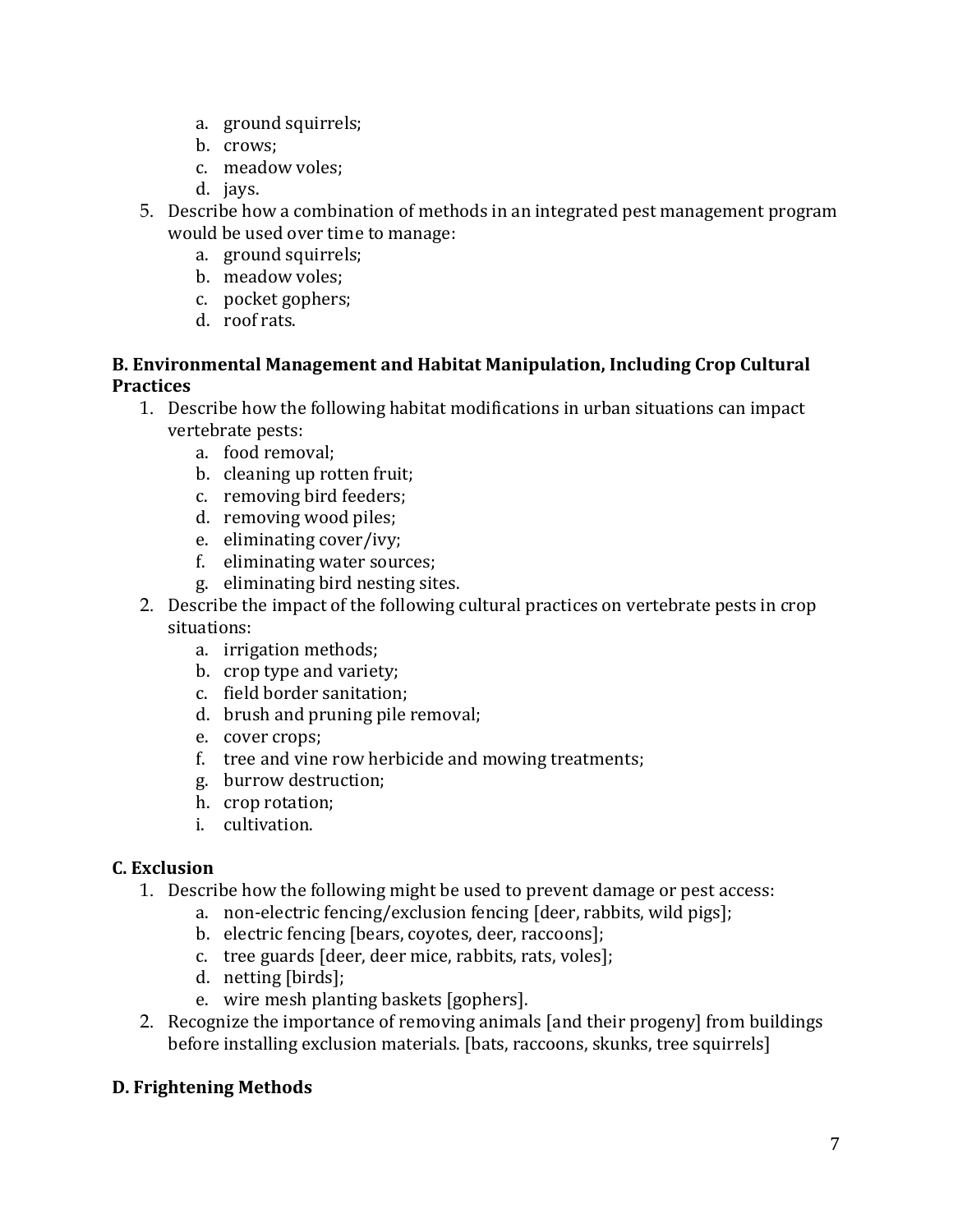- 1. Describe how each of the following bird frightening devices or methods might best be used, alone or in combination, to temporarily protect orchard or vine crops from damage:
	- a. propane exploders;
	- b. reflective tapes;
	- c. eye balloons;
	- d. human effigies;
	- e. distress calls;
	- f. cracker shells and bird bombs;
	- g. electronic noisemakers.
- 2. Explain how habituation may influence the effectiveness of many frightening methods. Know the methods to reduce habituation and/or increase the efficacy of frightening devices.

## **E. Trapping**

- 1. List pests for which the following traps would be used:
	- a. modified Australian crow trap [house finch, starlings];
	- b. Macabee, Cinch, and Gophinator [gophers];
	- c. Out O' Sight [moles];
	- d. cage-type live-traps [ground squirrels, rabbits, raccoons, opposums, skunks];
	- e. modified California-type box trap [eastern fox squirrel, ground squirrels];
	- f. tube trap [eastern fox squirrels, ground squirrels];
	- g. Conibear-type trap [ground squirrels];
	- h. harpoon trap [moles];
	- i. glue boards [house mouse]
	- j. snap traps [deer and house mice, meadow voles, and rats].
- 2. Explain how  $CO<sub>2</sub>$  can be used to euthanize live, trapped animals.
- 3. Recognize that translocation of vertebrate pests, such as ground squirrels, rabbits, pocket gophers, and skunks is illegal according to California law.

# **F. Shooting and Hunting**

- 1. List vertebrate pests that may be controlled by shooting or hunting.
- 2. Recognize that local fire arm restrictions may apply when using shooting or hunting to manage vertebrate pests.
- 3. Understand restrictions for use of lead bullets within the California condor range. [\[http://www.dfg.ca.gov/wildlife/hunting/condor](http://www.dfg.ca.gov/wildlife/hunting/condor)/]

# **G. Mechanical Control**

1. Know how burrow exploder devices work. [a burrow exploder inserts a flammable gas into a burrow and ignites it, creating an explosion that kills burrowing animals]

# **H. Chemical Repellents**

- 1. Describe how chemical repellents deter vertebrate pests. [tactile/sticky compounds make area unpleasant, by odor, by taste, combination of taste and odor]
- 2. List examples of chemical repellents that are used against the following pests: a. blackbirds;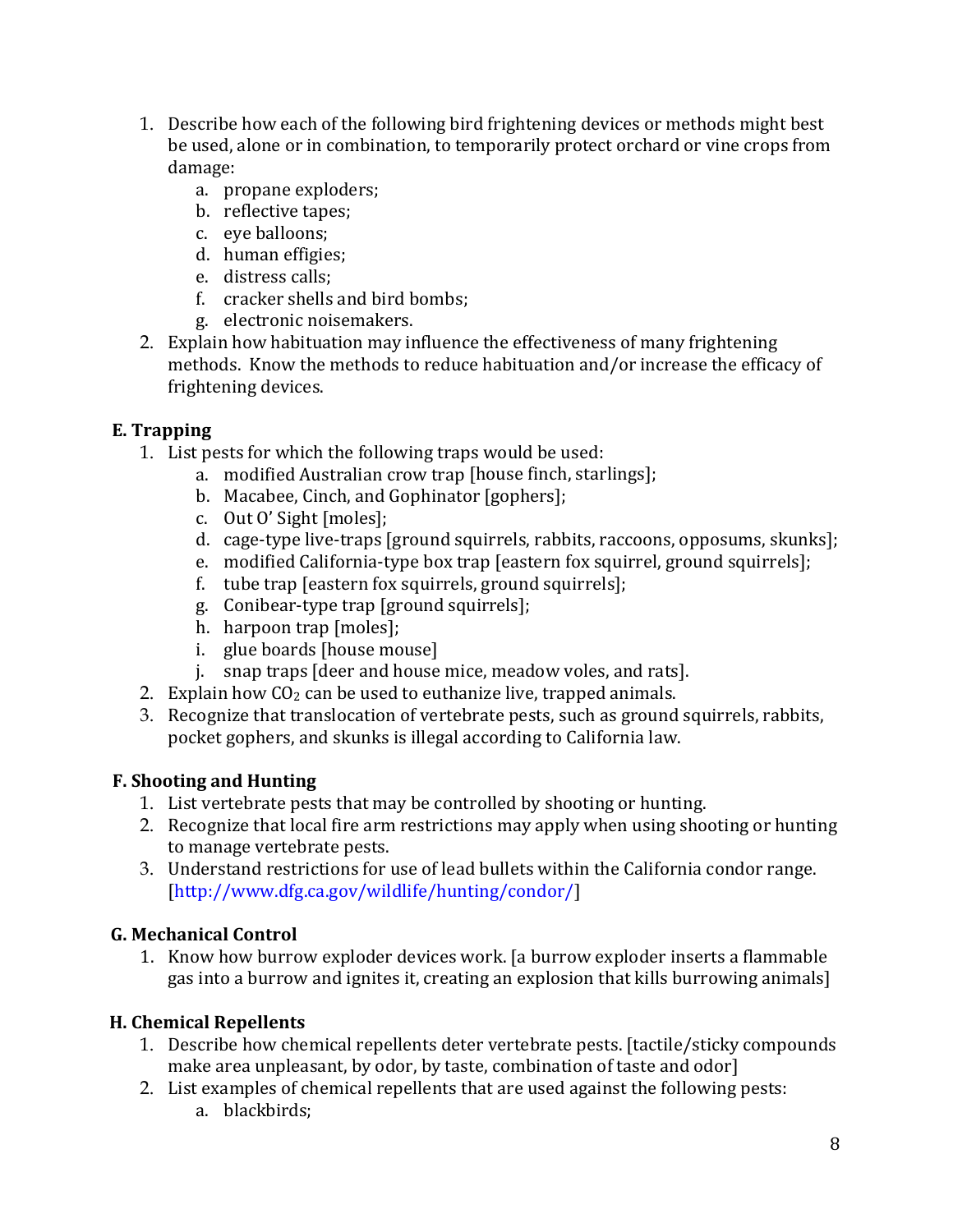- b. deer;
- c. geese;
- d. pigeons;
- e. starlings.
- 3. Explain why the usefulness and effectiveness of sticky type repellents may be limited. [time consuming to apply, adversely affected by temperature, dustreadily adheres to them; must be reapplied periodically, difficult toremove]
- 4. Explain why chemical repellents are not an effective long-term solution forthe management of deer.

# **I. Chemical Lethal Control**

- 1. List the active ingredients registered as rodenticides, including burrow fumigants. Define acute toxicant, fumigant, first generation anticoagulant and second generation anticoagulant. Know examples of the active ingredient for each type. [acute toxicants—strychnine, zinc phosphide, bromethalin, cholecalciferol;burrow fumigants—aluminum phosphide; first generation anticoagulants chlorophacinone, diphacinone, warfarin; second generation anticoagulants brodifacoum, difethialone, bromadiolone, difenacoum]
- commonly used baits and burrow fumigants. 2. Describe the general characteristics, including the capabilities and limitations, of
- anticoagulants have the greatest potential for secondarypoisoning.] 3. Understand primary and secondary poisoning. Know which type of rodenticide has the greatest potential for secondary poisoning. [Primary poisoning is the toxic effects of a substance on an organism that directly consumes the poison, whether it be the target organism or not. Secondary poisoning occurs when an organism comes in contact with and is poisoned by another organism that was poisoned; for example, a dog eats a poisoned rodent and gets sick. First and second generation
- 4. Identify how the following items relate to specificrodenticides:
	- a. mode of action of anticoagulants;
	- b. effectiveness for various target pests;
	- c. potential for producing primary poisoning in nontarget species;
	- d. potential for secondary poisoning in nontarget species;
	- e. which have effective antidotes;
	- f. potential for producing 'bait shyness';
	- g. restricted or nonrestricted use category.
- **Baits**
- management program using baits: 1. Describe how the following can influence effectiveness of a vertebrate pest
	- a. pre-baiting;
	- b. testing bait acceptance;
	- c. timing (seasonal) of baiting;
	- d. frequency of baiting;
	- e. application method;
	- f. bait shyness.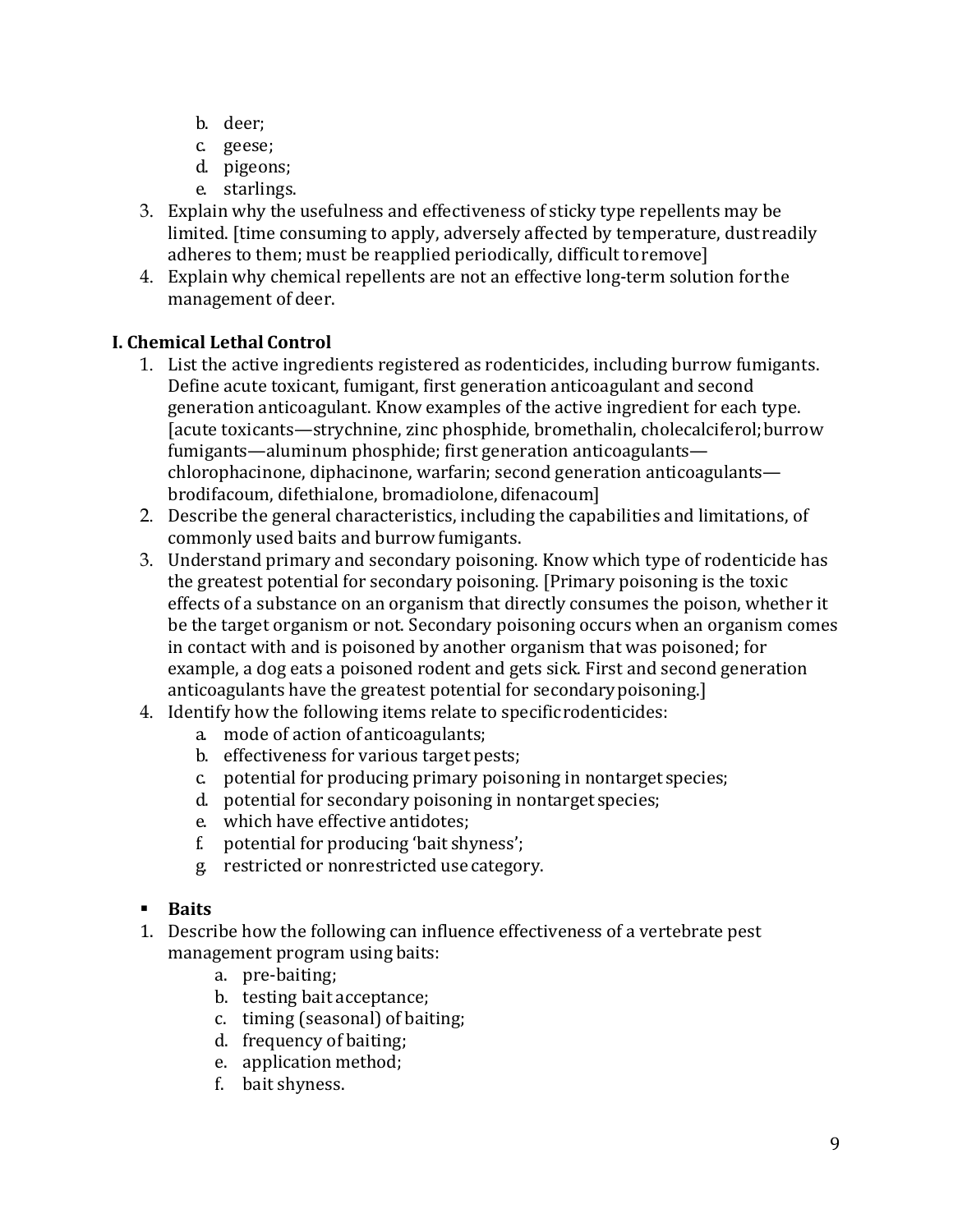- [chlorophacinone, diphacinone, strychnine, zincphosphide] 2. Name the rodenticides that are registered for baiting field rodents.
- poisoning of nontarget species: 3. Describe how the following procedures can help avoid primary orsecondary
	- a. the use of bait stations;
	- b. removal of rodent carcasses;
	- c. using the rodenticide that causes the least harm to nontarget species;
	- d. following label specifications;
	- e. use of traps instead of baits;
	- f. bait storage out of the reach of domestic animals.
- 4. Describe how the following conditions affect bait efficacy:
	- a. bad odors;
	- b. moldy;
	- c. insect infested;
	- d. age.
- bait station] 5. Describe the different methods used for applying rodent baits. [broadcast, spot bait,
- 6. Identify situations that favor the use of the following rodent bait application methods:
	- a. bait boxes;
	- b. spot baiting;
	- c. mechanical broadcasting.
- house mice, pocket gophers, muskrats] 7. List vertebrate pests where the use of paraffin baits might be utilized. [rats, deer and
- stored, weather resistant, resistant to molds and insects, unattractive tobirds] 8. List the advantages of paraffin baits in vertebrate pest control. [easily handled and
- repelled by colors and rodents are color blind] 9. List the reasons for using colored baits. [required by law; helps identify treated vs. nontreated, helps identify different active ingredient concentrations, birds are

# **Fumigants**

- 1. Describe the appropriate application methods for the use of burrowfumigants.
- 2. Describe how the following factors may influence burrow fumiganteffectiveness:
	- a. soil moisture;
	- b. soil texture;
	- c. time of year;
	- d. temperature.

# **J. Biological Control**

 prey often determines the number of predators and not vice versa. 1. Generally understand predator/vertebrate prey population regulation. In particular, for predator/prey relationships, be able to explain why the number of

# **K. Environmental Considerations**

- including threatened and endangered species may be at risk. 1. Know that field assessments are made to determine if and which nontarget species
- 2. Describe how the following are used to assist in safeguarding nontargetspecies: